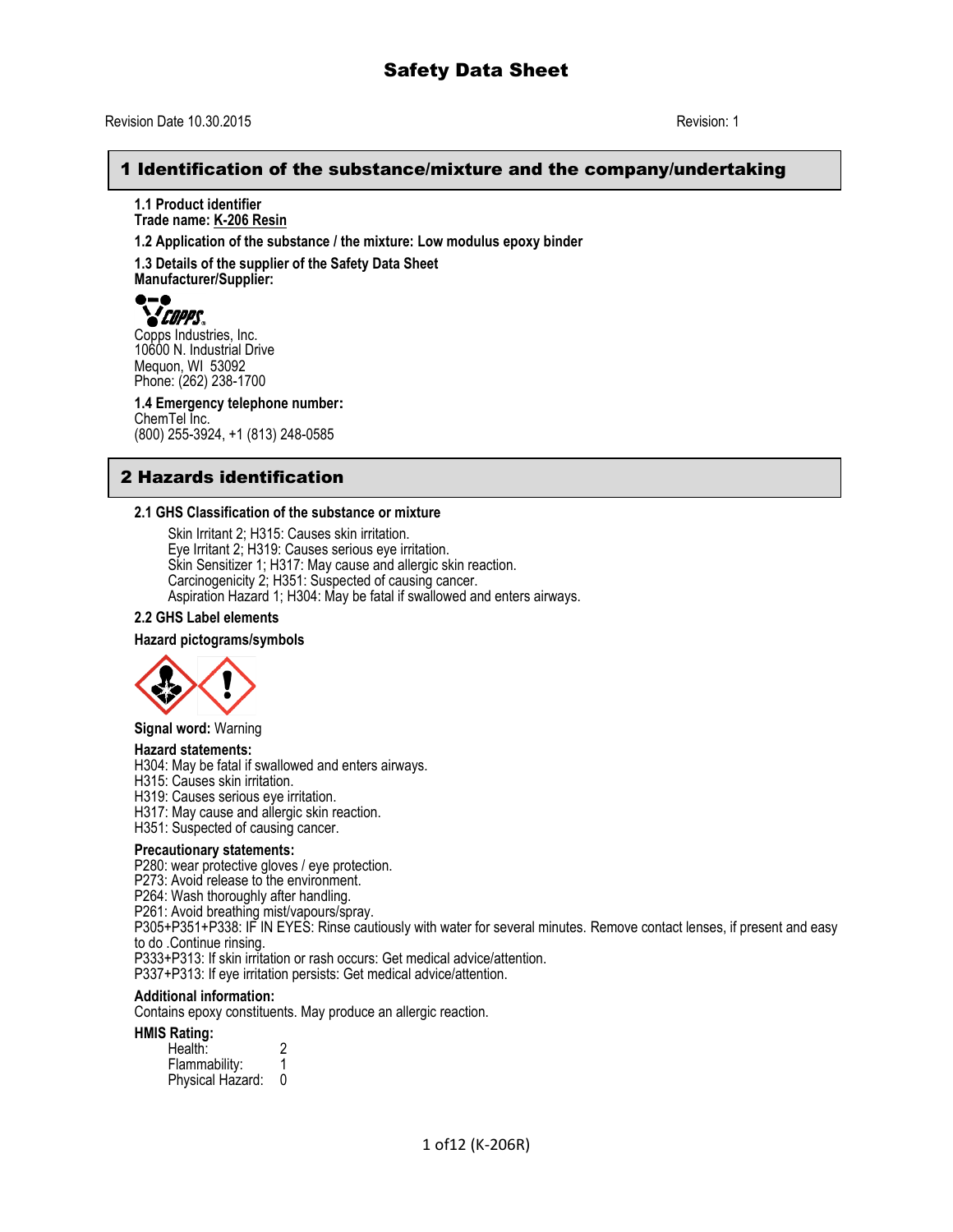# 3 Composition/information on ingredients

#### **3.2 Mixture**

**Description:** Mixture of substances listed below with nonhazardous additions.

| Dangerous components: |                                                                                                        |           |
|-----------------------|--------------------------------------------------------------------------------------------------------|-----------|
| CAS: 25068-38-6       | Reaction product: bisphenol - A- (epichlorhydrin) epoxy resin<br>(number average molecular weight<700) | 70-95%    |
| l rade Secret         | Aromatic Hydrocarbon Blend                                                                             | $5 - 15%$ |

In conformity with 29CFR 1910.1200(i) the specific chemical identity may be withheld as Trade Secret, while all health/safety properties and effects are included in the SDS.

### 4 First aid measures

#### **4.1 Description of first aid measures**

**General information:** Immediately remove any clothing soiled by the product. Symptoms of poisoning may even occur after several hours; therefore medical observation for at least 48 hours after the accident.Take affected persons out into the fresh air.

**After inhalation:** Supply fresh air**;** consult doctor in case of complaints.

**After skin contact:** Immediately rinse with water. If skin irritation continues, consult a doctor.

**After eye contact:** Remove contact lenses if worn, if possible. Rinse opened eye for several minutes under running water. If symptoms persist, consult a doctor**.**

**After swallowing:** Rinse out mouth and then drink plenty of water. Do not Induce vomiting; call for medical help immediately. **4.2 Most important symptoms and effects, both acute and delayed:** Allergic reactions, Nausea, Coughing, Gastric or intestinal disorders, Irritant to skin and mucous membranes, Irritant to eyes.

**4.3 Indication of any immediate medical attention and special treatment needed:** Contains reaction product: bisphenol-A-(epichlorhydrin) epoxy resin (number average molecular weight < 700), Reaction May produce an allergic reaction. If necessary oxygen respiration treatment. Later observation for pneumonia and pulmonary edema. Medical supervision for at least 48 hours.

# 5 Firefighting measures

**5.1 Extinguishing media**

**Suitable extinguishing agents:** Water haze or fog, Foam, Fire-extinguishing powder, Carbon dioxide.

**For safety reasons unsuitable extinguishing agents:** Water with full jet, Water spray

**5.2 Special hazards arising from the substance or mixture:** Formation of toxic gases is possible during heating or in case of fire.

**5.3 Advice for the firefighters**

Protective equipment: Wear self-contained respiratory protective device, Wear fully protective suit.

**Additional information:** Cool endangered receptacles with water fog or haze, Eliminate all ignition sources if safe to do so.

### 6 Accidental release measures

**6.1 Personal precautions, protective equipment and emergency procedures:** Use respiratory protective device against the effects of fumes/dust/aerosol. Wear protective equipment. Keep unprotected persons away. Ensure adequate ventilation. Keep away from ignition sources.

**6.2 Environmental precautions:** Do not allow to enter sewers/ surface or ground water. Inform respective authorities in case of seepage into water course or sewage system. Prevent from spreading (e.g. by damming–in or oil barriers). **6.3 Methods and material for containment and cleaning up:** Absorb liquid components with liquid-binding material. Send for recovery or disposal in suitable receptacles. Dispose contaminated material as waste according to item 13. Ensure adequate ventilation.

# 7 Handling and storage

**7.1 Precautions for safe handling:** Use only in well-ventilated areas. Store in cool, dry place in tightly closed receptacles (60-80ºF recommended).

**7.2 Conditions for safe storage, including any incompatibilities:** Use only receptacles specifically permitted for this substance/product. Avoid storage near extreme heat, ignition sources or open flame.

**Further Information about storage conditions:** Keep container tightly sealed. Store in an area with adequate ventilation.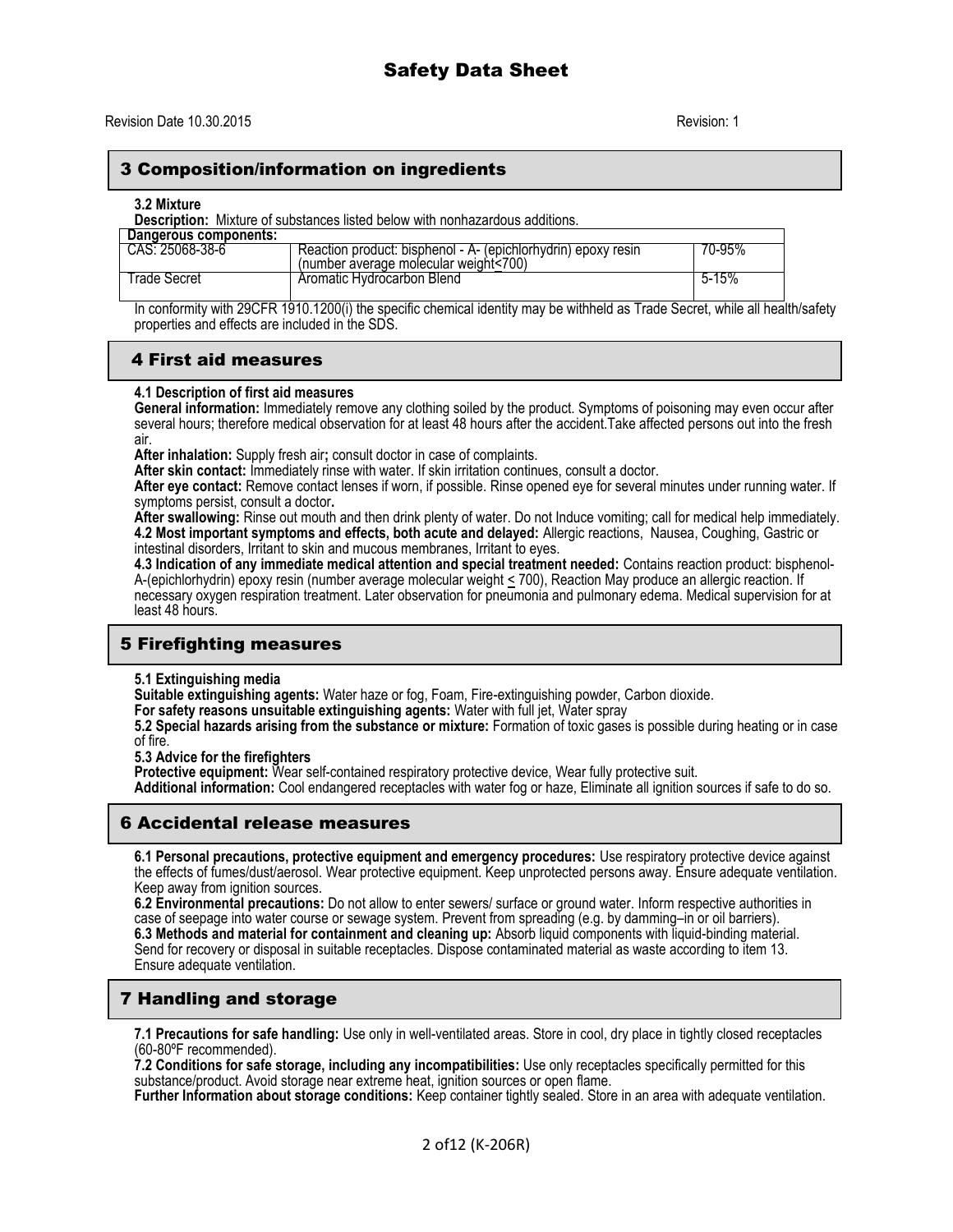### 8 Exposure controls/personal protection

#### **8.1 Control parameters**

**Ingredients with limit values that require monitoring at the workplace:** The product does not contain any relevant quantities of materials with critical values that have to be monitored at the workplace.

**DNELs:** No further relevant information available.

**PNECs:** No further relevant information available.

**Additional information:** The lists valid during the making were used as basis.

**8.2 Engineering controls** Provide readily accessible eye wash stations and safety showers. Provide ventilation adequate to ensure concentrations are minimized.

**8.3 Personal protective equipment**

**General protective and hygienic measures:** Keep away from foodstuffs, beverages and feed. Immediately remove all soiled and contaminated clothing. Wash hands before breaks and at the end of work. Do not inhale gases / fumes / aerosols. Avoid contact with the eyes and skin.

**Respiratory protection:** Not required under normal conditions of use. Use suitable respiratory protective device in case of insufficient ventilation. For spills, respiratory protection may be advisable. Use respiratory protection when grinding or cutting material.

**Hand protection:** Protective, impervious gloves. (Neoprene, PVC, Nitrile rubber) The glove material has to be impermeable and resistant to the product / the substance/ the preparation. Selection of the glove material on consideration of the penetration times, rates of diffusion and the degradation.

**Eye protection:** Safety glasses with side shields. Contact lenses should not be worn.

**Skin and Body protection:** Protective work clothing. Where potential exposure warrants, rubber or plastic boots and chemically resistant protective suit.

# 9 Physical and chemical properties

| 9.1 Information on basic physical and chemical properties<br><b>General Information</b> |                                   |
|-----------------------------------------------------------------------------------------|-----------------------------------|
| <b>Appearance</b><br>Form:<br>Colour:                                                   | Liquid<br>Straw                   |
| Odour:                                                                                  | Sweet/hydrocarbon                 |
| Odour threshold:                                                                        | No data available                 |
| pH:                                                                                     | No data available                 |
| Melting point/range:                                                                    | No data available                 |
| Boiling point/range:                                                                    | >302 °F / >150 °C                 |
| Flash point:                                                                            | >200 °F / >93 °C                  |
| <b>Evaporation rate:</b>                                                                | No data available                 |
| Flammability (solid, gaseous):                                                          | Not applicable                    |
| Upper/lower flammability or explosive limit:                                            | Not applicable                    |
| Vapor pressure:                                                                         | No data available                 |
| Vapor density:                                                                          | No data available                 |
| Relative Density at 20°C:                                                               | 1.14 $g/cm^{3}$                   |
| Solubility in / Miscibility with<br>Water:                                              | Not miscible or difficult to mix. |
| Partition coefficient (n-octanol/water):                                                | No data available                 |
| <b>Auto/Self-ignition temperature:</b>                                                  | No data available                 |
| <b>Decomposition temperature:</b>                                                       | No data available                 |
| <b>Viscosity</b>                                                                        | $2,000 - 4,000$ cps               |
|                                                                                         |                                   |

# 10 Stability and reactivity

**10.1 Reactivity**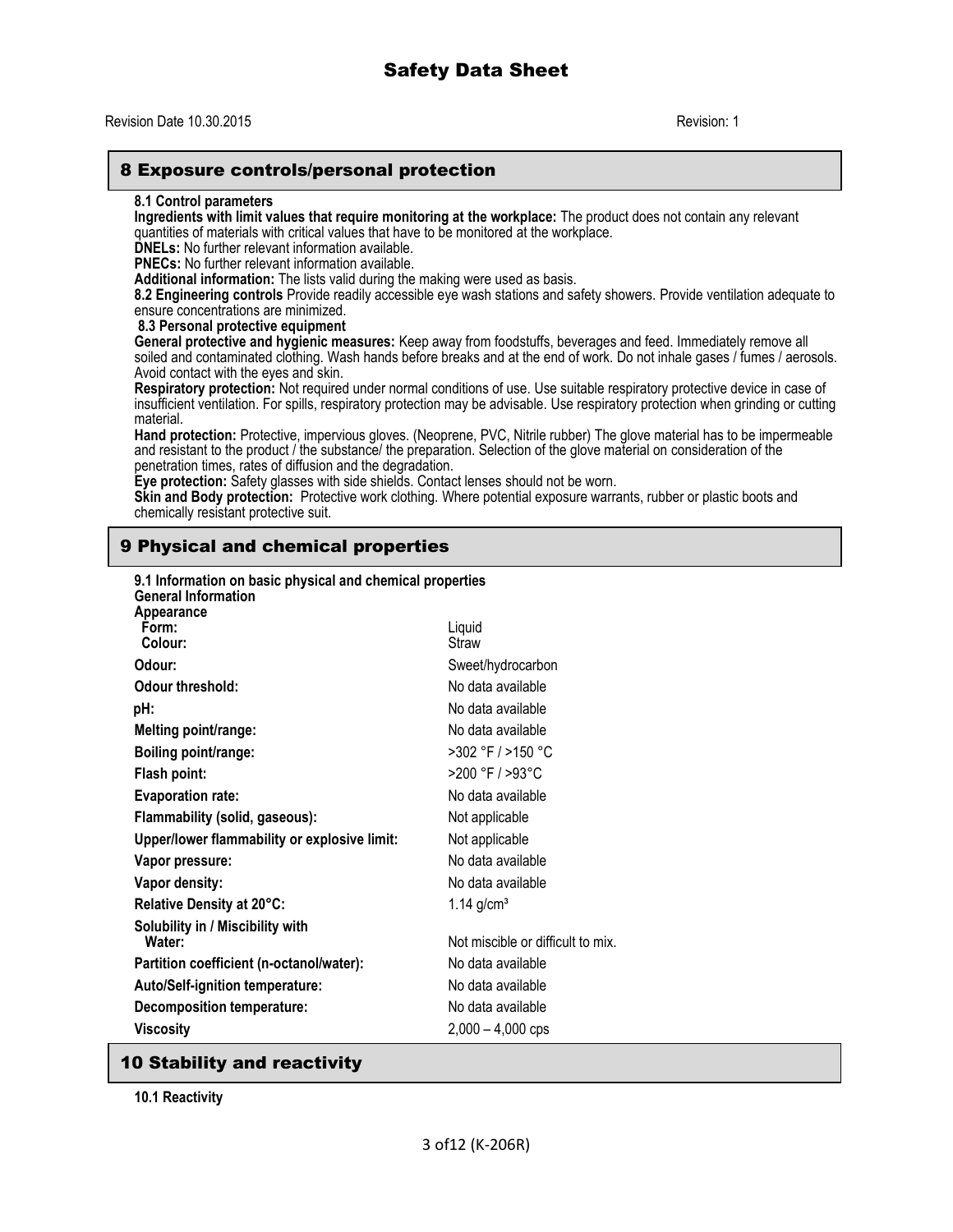Revision Date 10.30.2015 Revision: 1

**10.2 Chemical stability**

**Thermal decomposition / conditions to be avoided:** No decomposition if used and stored according to specifications. **10.3 Possibility of hazardous reactions:** Reacts with strong alkali. Exothermic polymerization. Reacts with strong acids and oxidizing agents. Reacts with catalysts.

**10.4 Conditions to avoid:** Avoid contact with strong oxidizing agents, excessive heat or flames.

 **10.5 Incompatible materials:** Strong acids, bases and oxidizing agents.

**10.6 Hazardous decomposition products:** Carbon monoxide and carbon dioxide.

# 11 Toxicological information

| Inhalation:   | May cause respiratory irritation |
|---------------|----------------------------------|
| Ingestion:    | No data                          |
| Skin contact: | May cause skin irritation        |
| Eye contact:  | May cause eye irritation         |

**11.2 Symptoms related to physical, chemical and toxicological characteristics:** No available data

**11.3 Delayed and immediate effects as well as chronic effects from short and long-term exposure:** 

(Data for primary component, Reaction product: bisphenol - A- (epichlorhydrin) epoxy resin)

Acute toxic:

| Oral       | LD50 > 2,000 mg/kg (rat) |
|------------|--------------------------|
| Dermal     | LD50 > 2,000 mg/kg (rat) |
| Inhalation | No data                  |
| . <i>.</i> |                          |

Skin Corrosive/irritant:

Test material was slightly irritating to skin in key studies. For the skin, mean erythema and edema scores were 0.8 and 0.5 respectively.

Serious eye damage/eye irritation:

Test material was slightly irritating to the eye in key studies. The mean eye score was 0.4 Respiratory sensitization: No data available

Skin sensitization:

In a local lymph node assay, the concentration that would cause a 3-fold increase in proliferation (EC-3) was calculated to be 5.7% which is consistent with moderate dermal sensitization potential.

**11.4 Numerical measures of toxicity:** No data available for mixture**.**

**Additional toxicological information:**The product show the following dangers according to the calculation method of the General EU**,** Classification Guidelines for Preparations as issued in the latest version: Irritant**,** Danger through skin absorption. Toxic and /or corrosive effects may be delayed up to 24 hours. Inhalation of concentrated vapours as well as oral intake will lead to anesthesia-like conditions and headache, dizziness ,etc.

# 12 Ecological information

#### **12.1 Toxicity**

(Data taken from SDS of primary component, Reaction product: bisphenol - A- (epichlorhydrin) epoxy resin)

| Fish          | 96hr-LC50 = 3.6mg/L test mat. Oncorhynchus mykiss<br>(direct application, nominal) (OECD Guideline 203) |
|---------------|---------------------------------------------------------------------------------------------------------|
|               | LC50 1.41 mg/L 96hr Oryzias latipes                                                                     |
| Crustacea     | 48hr-EC50 = 2.8mg/L test mat Daphnia magna                                                              |
|               | (direct application, nominal, based on: mobility) (OECD Guideline 202)                                  |
|               | EC50 1.7mg/L 48hr                                                                                       |
| Aquatic Plant | 72hr-EC50 > 11 mg/L Scenedesmus capricornutum                                                           |
|               | water soluble fraction (meas. (arithm. mean))                                                           |
|               | based on: growth rate (EPA-660/3-75-009)                                                                |

**12.2 Persistence and degradability:** No data available.

**12.3 Bioaccumulative potential:** No further relevant information available.

**12.4 Mobility in soil:** No further relevant information available.

**12.5 Results of PBT and vPvB assessment:**

**PBT:** Not applicable.

**vPvB:** Not applicable.

 **12.6 Other adverse effects:** No further relevant information available

**Aquatic toxicity:**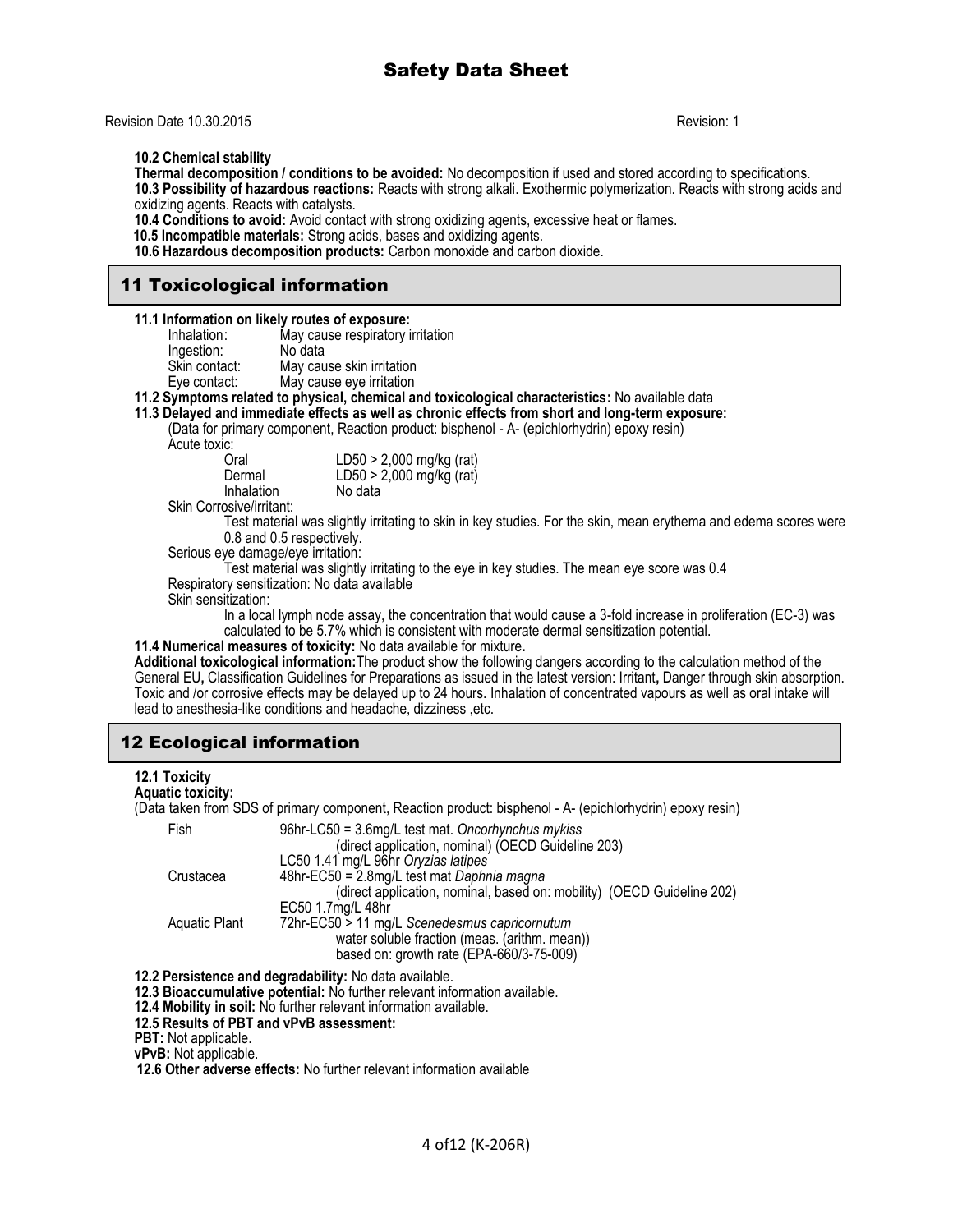# 13 Disposal considerations

#### **13.1 Waste treatment methods**

**Waste from residue/unused product:** This product should not be allowed to enter drains, water courses or the soil. Dispose of this material in a safe manner and in accordance with federal, state and local regulations **Contaminated packaging:** Disposal must be made in accordance with official federal, state and local regulations.

## 14 Transport information

| DOT         |                                                                                         |                                                                             |
|-------------|-----------------------------------------------------------------------------------------|-----------------------------------------------------------------------------|
|             | UN number:                                                                              | UN3082                                                                      |
|             | <b>Proper Shipping Name:</b>                                                            | ENVIRONMENTALLY HAZARDOUS SUBSTANCE, LIQUID, N.O.S.                         |
|             | <b>Hazard Class:</b><br><b>Packing Group:</b><br>Labels(s):<br><b>Marine Pollutant:</b> | (Methylnaphthalenes)<br>9<br>Ш<br>9<br>Yes                                  |
| <b>IATA</b> | UN number:                                                                              | UN3082                                                                      |
|             | <b>Proper Shipping Name:</b>                                                            | ENVIRONMENTALLY HAZARDOUS SUBSTANCE, LIQUID, N.O.S.<br>(Methylnaphthalenes) |
|             | <b>Hazard Class:</b>                                                                    |                                                                             |
|             | <b>Packing Group:</b>                                                                   | Ш<br>9                                                                      |
|             | $Labels(s)$ :<br><b>Marine Pollutant:</b>                                               | Yes                                                                         |
| <b>IMDG</b> |                                                                                         |                                                                             |
|             | UN number:                                                                              | UN3082                                                                      |
|             | <b>Proper Shipping Name:</b>                                                            | ENVIRONMENTALLY HAZARDOUS SUBSTANCE, LIQUID, N.O.S.<br>(Methylnaphthalenes) |
|             | <b>Hazard Class:</b>                                                                    | 9                                                                           |
|             | <b>Packing Group:</b>                                                                   | Ш                                                                           |
|             | $Labels(s)$ :<br><b>Marine Pollutant:</b>                                               | 9<br>Yes                                                                    |
|             |                                                                                         |                                                                             |

# 15 Regulatory Information

**15.1 Safety, health and environmental regulations/legislation specific for the substance or mixture**

**United States (USA)**

#### **SARA**

| Section 355 (extremely hazardous substances):    |
|--------------------------------------------------|
| None of the ingredients is listed.               |
| Section 313 (Specific toxic chemical listings):  |
| Component(s) above 'de minimus' level: None      |
| <b>TSCA (Toxic Substances Control Act):</b>      |
| All the ingredients are listed.                  |
| <b>Proposition 65 (California):</b>              |
| <b>Chemicals known to cause cancer: None</b>     |
| Canada                                           |
| <b>Canadian Domestic Substances List (DSL):</b>  |
| All ingredients are listed.                      |
| Canadian Ingredient Disclosure list (limit 0.1%) |
| None of the ingredients is listed.               |
| Canadian Ingredient Disclosure list (limit 1%)   |
| None of the ingredients is listed.               |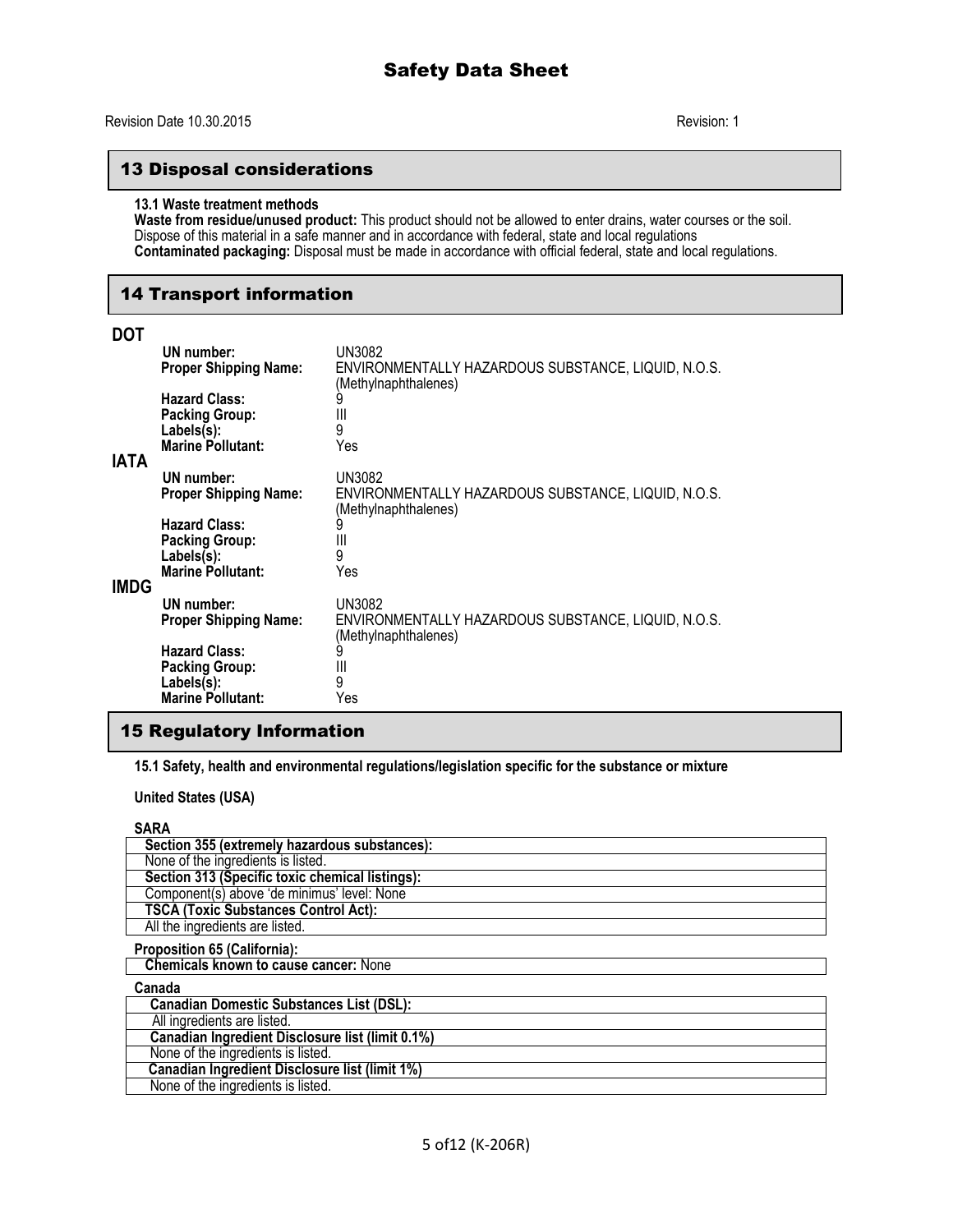Revision Date 10.30.2015 **Revision: 1 Revision: 1** 

**15.2 Chemical Safety assessment:** A Chemical Safety Assessment has not been carried out.

# 16 Other information

This information is based on our present knowledge. However, this shall not constitute a guarantee for any specific product features and shall not establish a legally valid contractual relationship.

#### **Abbreviation and acronyms:**

ADR: European Agreement concerning the International Carriage of Dangerous Goods by Road IMDG: International Maritime Code for Dangerous Goods DOT: US Department of Transportation IATA: International Air Transport Association GHS: Globally Harmonized System of Classification and Labelling of Chemicals ACGIH: American Conference of Governmental Industrial Hygienist. EINECS: European Inventory of Existing Commercial Chemical Substances ELINCS: European List of Notified Chemical Substance CAS: Chemical Abstracts Service (division of the American Chemical Society) HMIS: Hazardous Materials Identification System (USA) WHMIS: Workplace Hazardous Materials Information System (Canada)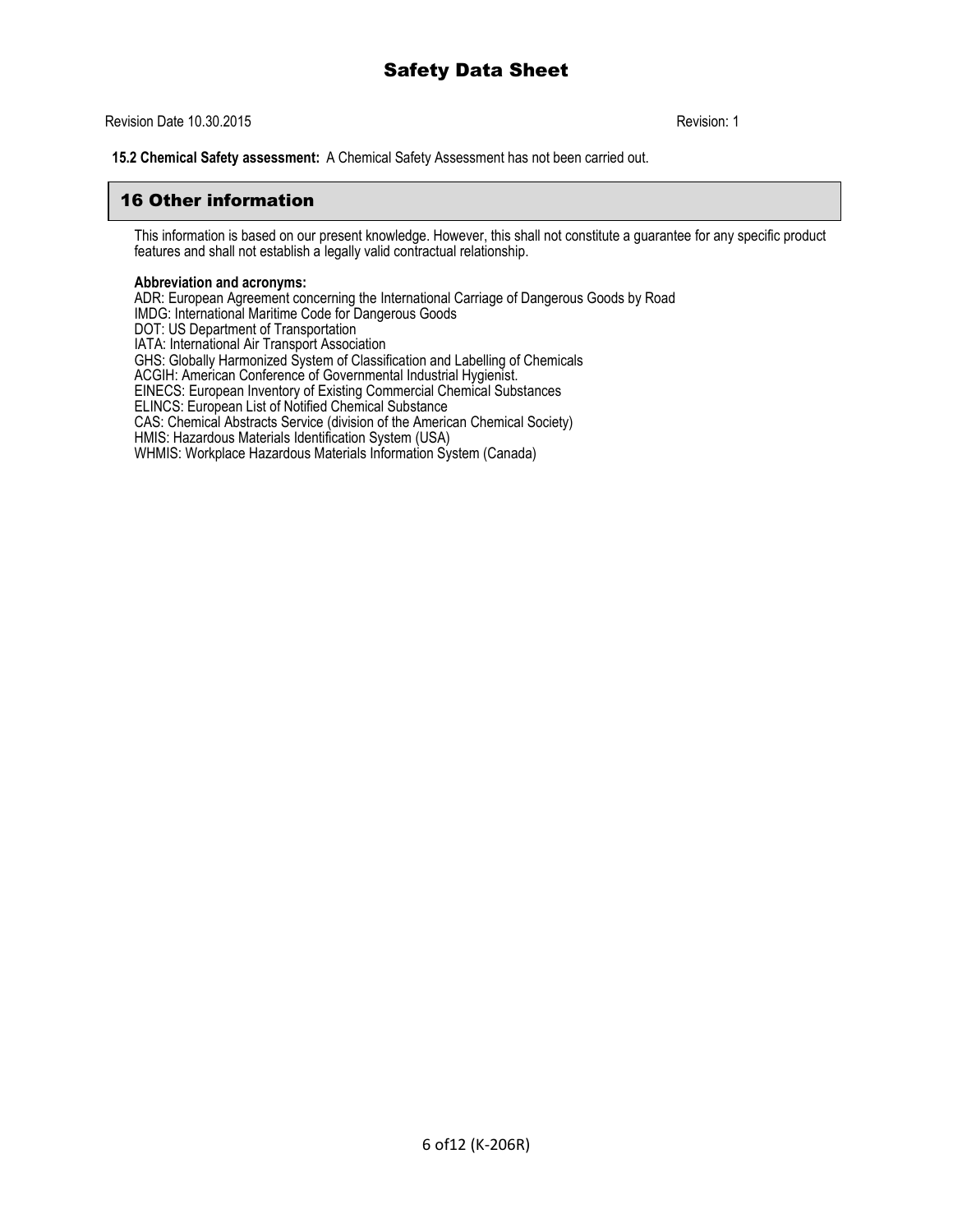# 1 Identification of the substance/mixture and the company/undertaking

**1.1 Product identifier Trade name: K-206 Hardener**

**1.2 Application of the substance / the mixture: Low modulus epoxy binder**

**1.3 Details of the supplier of the Safety Data Sheet Manufacturer/Supplier:**



Copps Industries, Inc. 10600 N. Industrial Drive Mequon, WI 53092 Phone: (262) 238-1700 **1.4 Emergency telephone number:** ChemTel Inc. (800) 255-3924, +1 (813) 248-0585

# 2 Hazards identification

#### **2.1 GHS Classification of the substance or mixture**

Acute Toxicity – Oral; Category 4 Acute Toxicity – Dermal; Category 4 Skin Corrosion; Category 1B Serious Eye Damage; Category 1 Skin Sensitization; Category 1 Reproductive Toxicity; Category 2 Specific Target Organ Toxicity – single exposure; Category 3

#### **2.2 GHS Label elements**

**Hazard pictograms/symbols**



**Signal word:** Danger

#### **Hazard statements:**

H302+H312: Harmful if swallowed or in contact with skin.

H314: Causes severe skin burns and eye damage.

H317: May cause an allergic skin reaction.

H318: Causes serious eye damage.

H335: May cause respiratory irritation.

H341: Suspected of causing genetic defects.

H361: Suspected of damaging fertility or the unborn child.

H411: Toxic to aquatic life with long lasting effects.

#### **Precautionary statements:**

P202: Do not handle until all safety precautions have been read and understood..

P260: Do not breath dust/fume/gas/mist/vapours/spray.

P264: Wash hands thoroughly after handling.

P271: Use only outdoors or in a well-ventilated area.

P280: Wear protective gloves/protective clothing/eye protection/face protection.

P281: Use personal protective equipment as required

P301+P330+P331: IF SWALLOWED: rinse mouth. Do NOT induce vomiting.

P304+340: IF INHALED: Remove person to fresh air and keep comfortable for breathing.

P305+P351+P338: IF IN EYES: Rinse cautiously with water for several minutes. Remove contact lenses, if present and easy to do. Continue rinsing.

P310: Immediately call a POISON CENTRE or doctor/physician.

P403+P233: Store in a well-ventilated place. Keep container tightly closed.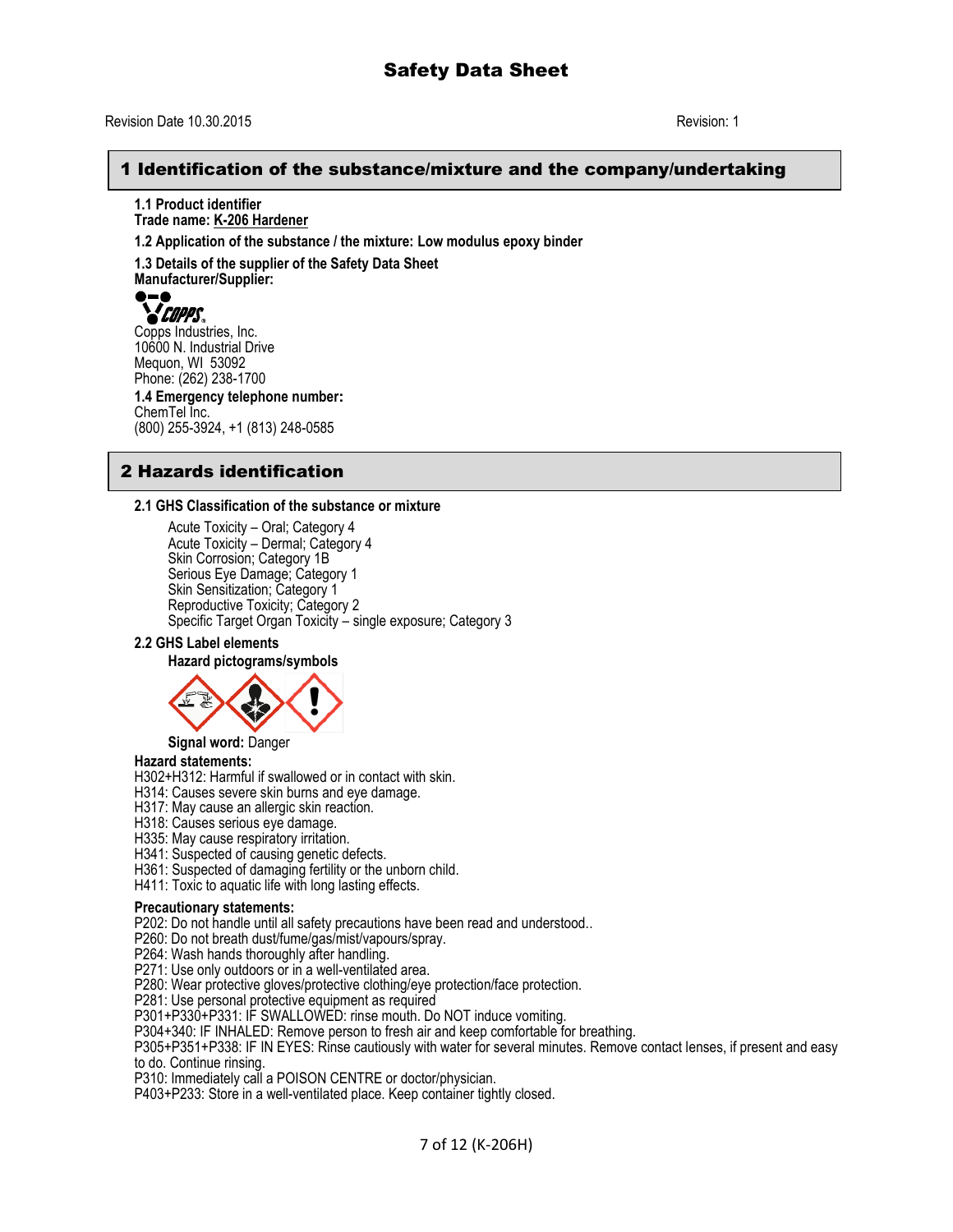**Additional information:** This product contains a component that is toxic by inhalation when aerosolized or sprayed. Please refer to Sections 11 for toxicity information. If product is not being aerosolized or sprayed, the inhalation toxicity may not be applicable.

**HMIS Rating:** 

| Health:          |  |
|------------------|--|
| Flammability:    |  |
| Physical Hazard: |  |

# 3 Composition/information on ingredients

**3.2 Mixture**

**Description:** Mixture of substances listed below with potential nonhazardous additions.

| Dangerous components: |                                       |          |
|-----------------------|---------------------------------------|----------|
| CAS: 84852-15-3       | Nonylphenol                           | 40-70%   |
| Trade Secret          | Polyetheramine                        | 20-35%   |
|                       |                                       |          |
| Trade Secret          | Aliphatic amine                       | $< 10\%$ |
| CAS: 90-72-2          | 2,4,6-Tris(Dimethylaminomethyl)phenol | <5%      |
| CAS: 80-05-7          | Phenol, 4,4'-(1-methylethylidene)bis- | <5%      |

In conformity with 29CFR 1910.1200(i) the specific chemical identity may be withheld as Trade Secret, while all health/safety properties and effects are included in the SDS.

# 4 First aid measures

#### **4.1 Description of first aid measures**

**General information:**

Seek medical advice. If breathing has stopped or is labored, give assisted respirations. Supplemental oxygen may be indicated. If the heart has stopped, trained personnel should begin cardiopulmonary resuscitation immediately **After inhalation:** Supply fresh air**;** consult doctor in case of complaints.

**After skin contact:** Immediately remove contaminated clothing, and any extraneous chemical, if possible to do so without delay. Take off contaminated clothing and shoes immediately.

**After eye contact:** Rinse immediately with plenty of water for at least 15 minutes. If symptoms persist, consult a doctor**. After ingestion:** Never give anything by mouth to an unconscious person. Prevent aspiration of vomit. Turn victim's head to the side. Do not Induce vomiting; call for medical help immediately.

**4.2 Most important symptoms and effects, both acute and delayed:** Repeated and/or prolonged exposures to low concentrations of vapors or aerosols may cause: sore throat, asthma, eye disease, kidney disorders, liver disorders, skin disorders and allergies.

**4.3 Indication of any immediate medical attention and special treatment needed:** Contains Phenol, 4,4'-(1 methylethylidene)bis-. May cause an allergic reaction.

# 5 Firefighting measures

# **5.1 Extinguishing media**

**Suitable extinguishing agents:** Foam, Fire-extinguishing powder, Carbon dioxide.

**5.2 Specific hazards arising from the substance or mixture:** May generate ammonia gas. May generate toxic nitrogen oxide gases. Burning produces noxious and toxic fumes. Downwind personnel must be evacuated.

**5.3 Advice for the firefighters**

**Protective equipment:** Wear self-contained respiratory protective device. Wear fully protective suit.

**Additional information:** Cool endangered receptacles with water fog or haze. Eliminate all ignition sources if safe to do so.

# 6 Accidental release measures

**6.1 Personal precautions, protective equipment and emergency procedures:** Use respiratory protective device against the effects of fumes/dust/aerosol. Wear protective equipment. Keep unprotected persons away. Ensure adequate ventilation. Keep away from ignition sources.

**6.2 Environmental precautions:** Do not allow to enter sewers/surface or ground water Inform respective authorities in case of seepage into water course or sewage system. Prevent from spreading (e.g. by damming–in or oil barriers).

**6.3 Methods and material for containment and cleaning up:** Send for recovery or disposal in suitable receptacles. Dispose contaminated material as waste according to item 13. Ensure adequate ventilation.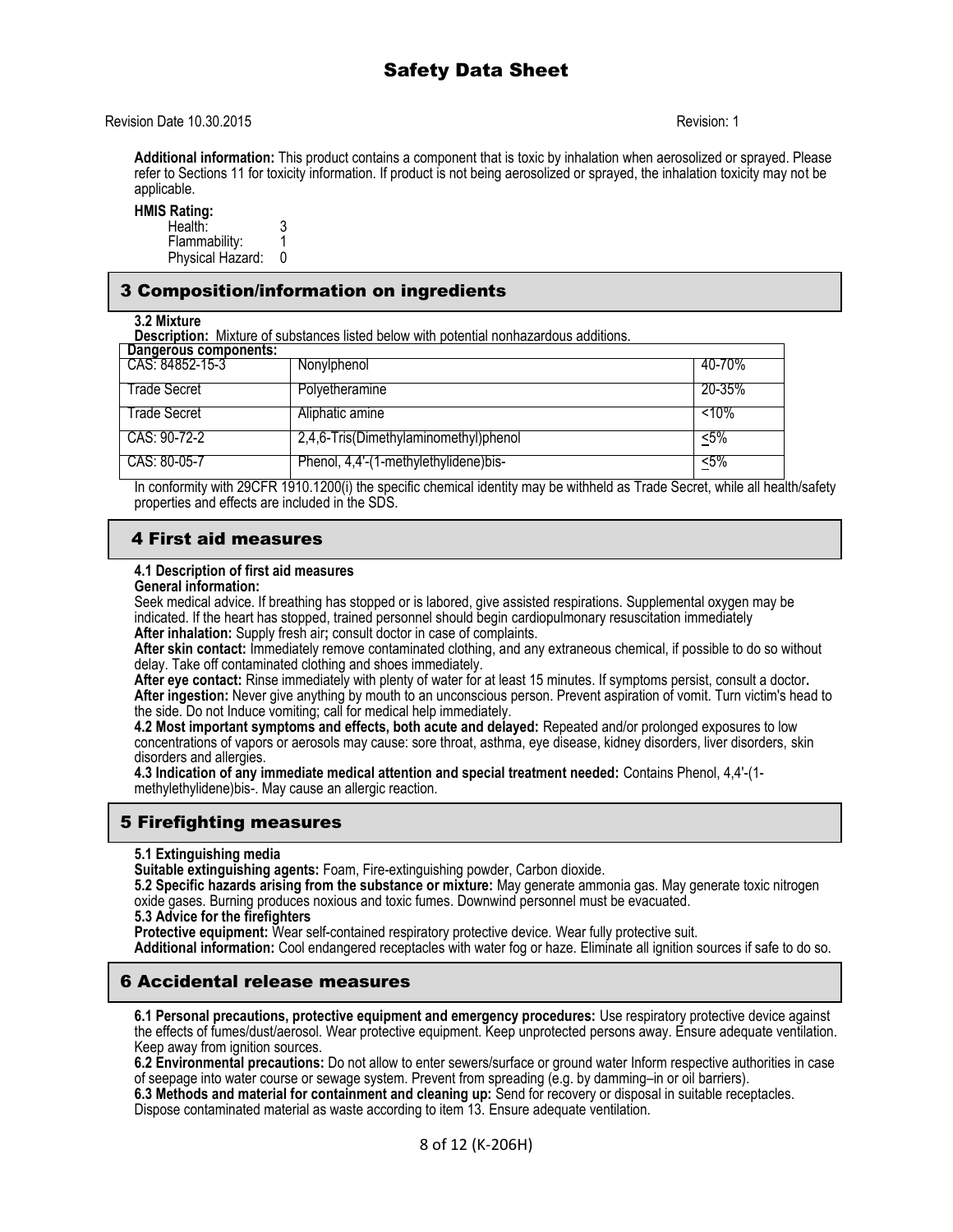# 7 Handling and storage

**7.1 Precautions for safe handling:** Use only in well-ventilated areas. Store in cool, dry place in tightly closed receptacles (60-80ºF recommended).

**7.2 Conditions for safe storage, including any incompatibilities:** Use only receptacles specifically permitted for this substance/product. Avoid storage near extreme heat, ignition sources or open flame.

**Further Information about storage conditions:** Keep container tightly sealed. Store in an area with adequate ventilation.

## 8 Exposure controls/personal protection

#### **8.1 Control parameters**

**Exposure Limits:**

| Diethylenetriamine | Time Weighted Average (TWA):ACGIH                                           | ppm |                    |
|--------------------|-----------------------------------------------------------------------------|-----|--------------------|
| Diethylenetriamine | Recommended Exposure Limit (REL): NIOSH                                     | ppm | $4 \text{ ma/m}$ 3 |
| Diethylenetriamine | Time Weighted Average (TWA):OSHA Z1A                                        | ppm | $4 \text{ ma/m}$ 3 |
| Diethylenetriamine | Time Weighted Average (TWA): Permissible Exposure Limit<br>(PEL): US CA OEL | ppm | $4 \text{ mg/m}$   |
| Diethylenetriamine | Time Weighted Average (TWA): TN OEL                                         | ppm | $4 \text{ ma/m}$ 3 |

**8.2 Engineering controls** Provide readily accessible eye wash stations and safety showers. Provide ventilation adequate to ensure concentrations are minimized.

#### **8.3 Personal protective equipment**

**General protective and hygienic measures:** Keep away from foodstuffs, beverages and feed. Immediately remove all soiled and contaminated clothing. Wash hands before breaks and at the end of work. Do not inhale gases / fumes / aerosols. Avoid contact with the eyes and skin.

**Respiratory protection:** Not required under normal conditions of use. Use suitable respiratory protective device in case of insufficient ventilation. For spills, respiratory protection may be advisable. Use respiratory protection when grinding or cutting material.

**Hand protection:** Protective, impervious gloves. (Neoprene, Butyl-rubber, Nitrile rubber) The glove material has to be impermeable and resistant to the product  $\tilde{I}$  the substance/ the preparation. Selection of the glove material on consideration of the penetration times, rates of diffusion and the degradation.

**Eye protection:** Face shield with safety glasses or goggles underneath. Contact lenses should not be worn.

**Skin and Body protection:** Protective work clothing. Where potential exposure warrants, rubber or plastic boots and chemically resistant protective suit.

# 9 Physical and chemical properties

| 9.1 Information on basic physical and chemical properties<br><b>General Information</b> |                          |
|-----------------------------------------------------------------------------------------|--------------------------|
| Appearance                                                                              |                          |
| Form:                                                                                   | Liguid                   |
| Colour:                                                                                 | Light Straw              |
| Odour:                                                                                  | Amine                    |
| Odour threshold:                                                                        | No data available        |
| pH:                                                                                     | Alkaline                 |
| Melting point/range:                                                                    | No data available        |
| Boiling point/range:                                                                    | >300 °F / >149 °C        |
| Flash point:                                                                            | >200 °F / >93 °C         |
| <b>Evaporation rate:</b>                                                                | No data available        |
| Flammability (solid, gaseous):                                                          | Not applicable           |
| Upper/lower flammability or explosive limit:                                            | Not applicable           |
| Vapor pressure:                                                                         | No data available        |
| Vapor density:                                                                          | No data available        |
| Relative Density at 20°C:                                                               | $0.97$ g/cm <sup>3</sup> |
| Solubility in / Miscibility with                                                        |                          |
| Water:                                                                                  | Slightly soluble         |
| Partition coefficient (n-octanol/water):                                                | No data available        |
| Auto/Self-ignition temperature:                                                         | No data available        |
| Decomposition temperature:                                                              | No data available        |
| Viscosity                                                                               | $1,000 - 3,000$ cps      |
|                                                                                         |                          |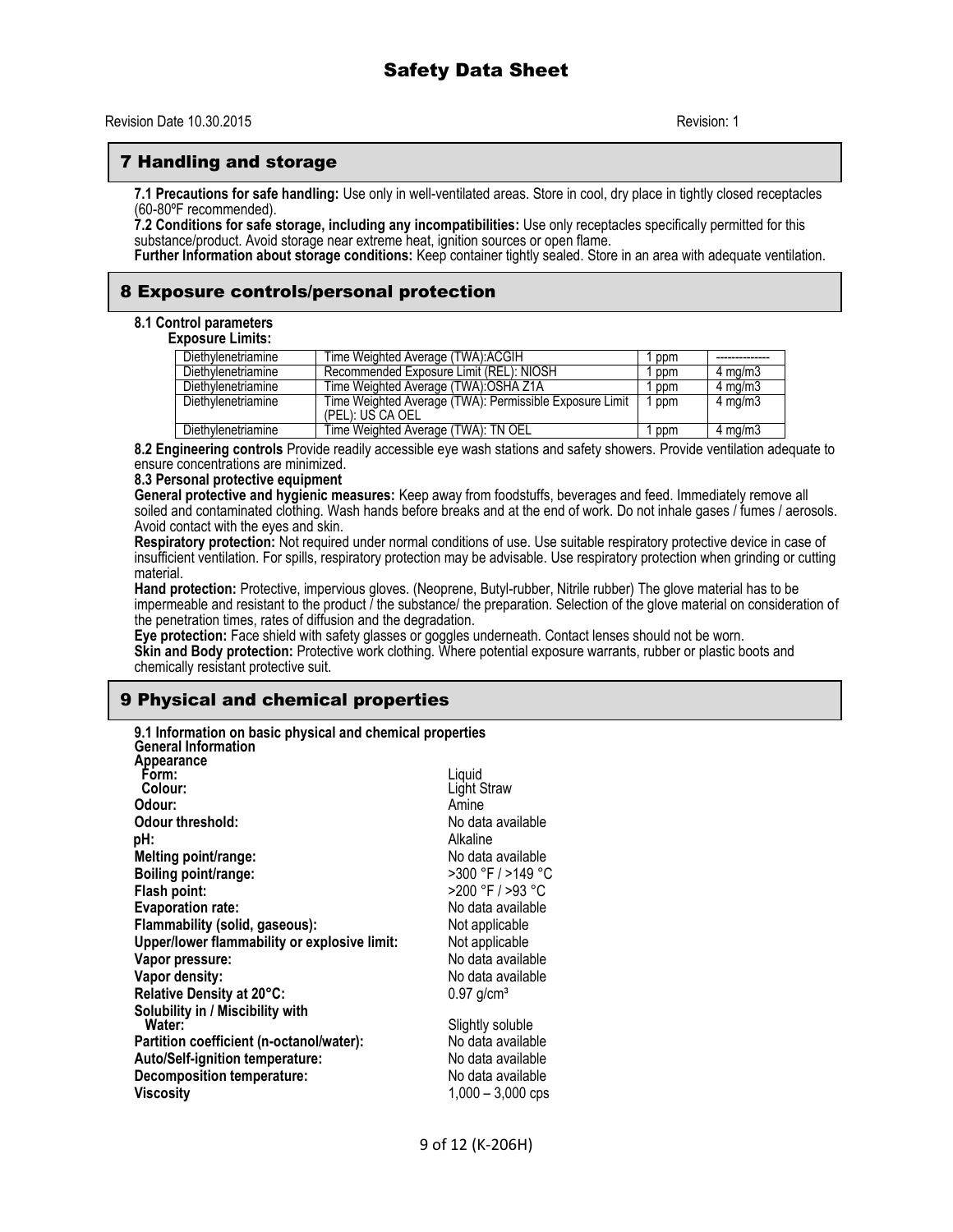# 10 Stability and reactivity

**10.1 Reactivity**

**10.2 Chemical stability**

**Thermal decomposition / conditions to be avoided:** No decomposition if used and stored according to specifications. **10.3 Possibility of hazardous reactions:** Reacts with strong alkali. Exothermic polymerization. Reacts with strong acids and oxidizing agents. Reacts with catalysts.

**10.4 Conditions to avoid:** Avoid contact with strong oxidizing agents, excessive heat or flames.

 **10.5 Incompatible materials:** Strong acids, bases and oxidizing agents.

#### **10.6 Hazardous decomposition products:**

Nitric acid, Ammonia, Nitrogen oxides (NOx), Nitrogen oxide can react with water vapors to form corrosive nitric acid, Carbon monoxide, Carbon dioxide (CO2), Aldehydes, Flammable hydrocarbon fragments.

# 11 Toxicological information

**11.1 Information on likely routes of exposure:** Harmful in contact with skin. Causes skin burns. Eye contact: Causes eye burns. Ingestion: Harmful if swallowed. If ingested, severe burns of the mouth and throat, as well as a danger of perforation of the esophagus and the stomach. Inhalation: This product contains a component that is toxic by inhalation when aerosolized or sprayed. If product is not being aerosolized or sprayed, the inhalation toxicity may not be applicable. Inhalation of vapors and/or aerosols in high concentration may cause irritation of respiratory system. Inhalation of aerosol may cause irritation to the upper respiratory tract. May cause nose, throat, and lung irritation. Can cause severe eye, skin and respiratory tract burns.

**11.2 Symptoms related to physical, chemical and toxicological characteristics:** Repeated and/or prolonged exposures to low concentrations of vapors or aerosols may cause: sore throat, asthma, eye disease, kidney disorders, liver disorders, skin disorders and allergies.

**11.3 Delayed and immediate effects as well as chronic effects from short and long-term exposure:** This product contains no listed carcinogens according to IARC, ACGIH, NTP and/or OSHA in concentrations of 0.1 percent or greater. May cause allergic skin reaction. This product may cause adverse reproductive effects. Asthma, Eye disease, Kidney disorders, Liver disorders, Skin disorders and Allergies.

**11.4 Numerical measures of toxicity:** No data is available for full mixture**.** 

| Diethylenetriamine                        | CAS 111-40-0 | Oral LD50   | 1080 mg/kg (rat)    |
|-------------------------------------------|--------------|-------------|---------------------|
|                                           |              | Dermal LD50 | 1090 mg/kg (rabbit) |
| Phenol, 4,4'-(1-<br>methylethylidene)bis- | CAS 80-05-7  | Oral LD50   | 3250 mg/kg (rat)    |
|                                           |              | Dermal LD50 | 3000 mg/kg (rabbit) |

# 12 Ecological information

- **12.1 Aquatic toxicity:** No data available on the product itself.
- **12.2 Persistence and degradability:** No data available.
- **12.3 Bioaccumulative potential:** No data available on the product itself.
- **12.4 Mobility in soil:** No data available.
- **12.5 Other adverse effects:** No further relevant information available

# 13 Disposal considerations

#### **13.1 Waste treatment methods**

**Waste from residue/unused product:** This product should not be allowed to enter drains, water courses or the soil. Dispose of this material in a safe manner and in accordance with federal, state and local regulations **Contaminated packaging:** Disposal must be made in accordance with official federal, state and local regulations.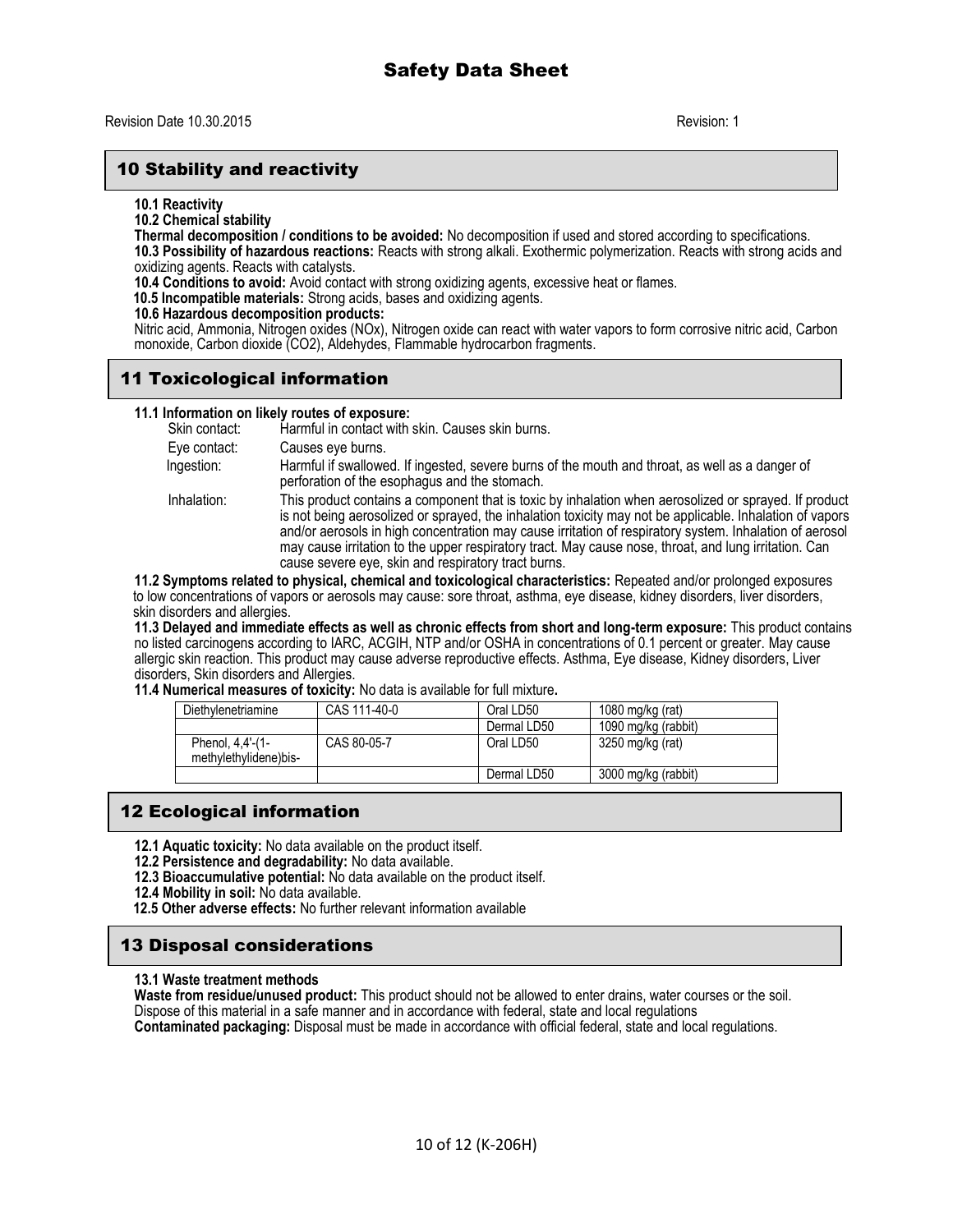# 14 Transport information

| DOT         |                                                                                                                                       |                                                                                                                    |
|-------------|---------------------------------------------------------------------------------------------------------------------------------------|--------------------------------------------------------------------------------------------------------------------|
| <b>IATA</b> | UN number:<br><b>Proper Shipping Name:</b><br><b>Hazard Class:</b><br><b>Packing Group:</b><br>Labels(s):<br><b>Marine Pollutant:</b> | UN2735<br>AMINES, LIQUID, CORROSIVE, N.O.S. (Polyetheramine, Aliphatic Amine)<br>8<br>II<br>8<br>Yes (Nonylphenol) |
| <b>IMDG</b> | UN number:<br><b>Proper Shipping Name:</b><br><b>Hazard Class:</b><br><b>Packing Group:</b><br>Labels(s):<br><b>Marine Pollutant:</b> | UN2735<br>AMINES, LIQUID, CORROSIVE, N.O.S. (Polyetheramine, Aliphatic Amine)<br>8<br>II<br>8<br>Yes (Nonylphenol) |
| TDG         | UN number:<br><b>Proper Shipping Name:</b><br><b>Hazard Class:</b><br><b>Packing Group:</b><br>Labels(s):<br><b>Marine Pollutant:</b> | UN2735<br>AMINES, LIQUID, CORROSIVE, N.O.S. (Polyetheramine, Aliphatic Amine)<br>8<br>II<br>8<br>Yes (Nonylphenol) |
|             | UN number:<br><b>Proper Shipping Name:</b><br><b>Hazard Class:</b><br><b>Packing Group:</b><br>Labels(s):<br><b>Marine Pollutant:</b> | UN2735<br>AMINES, LIQUID, CORROSIVE, N.O.S. (Polyetheramine, Aliphatic Amine)<br>8<br>Ш<br>8<br>Yes (Nonylphenol)  |

# 15 Regulatory Information

**15.1 Safety, health and environmental regulations/legislation specific for the substance or mixture**

| i UXIU Odvalalice Control Aut (TOOA) TZ(D) Component(3). None. |                 |                                 |  |  |
|----------------------------------------------------------------|-----------------|---------------------------------|--|--|
| Country                                                        | Regulatory list | Notification                    |  |  |
| <b>USA</b>                                                     | TSCA            | Included on Inventory.          |  |  |
| EU                                                             | <b>EINECS</b>   | Included on EINECS inventory or |  |  |
|                                                                |                 | polymer substance, monomers     |  |  |
|                                                                |                 | included on EINECS inventory or |  |  |
|                                                                |                 | no longer polymer.              |  |  |
| Canada                                                         | DSL             | Included on Inventory.          |  |  |
| Australia                                                      | <b>AICS</b>     | Included on Inventory.          |  |  |
| Japan                                                          | <b>ENCS</b>     | Included on Inventory.          |  |  |
| South Korea                                                    | ECL             | Included on Inventory.          |  |  |
| China                                                          | <b>SEPA</b>     | Included on Inventory.          |  |  |
| Philippines                                                    | <b>PICCS</b>    | Included on Inventory.          |  |  |

Toxic Substance Control Act (TSCA) 12(b) Component(s): None.

#### **SARA**

| Section 355 (extremely hazardous substances):                                |
|------------------------------------------------------------------------------|
| None of the ingredients is listed.                                           |
| Section 313 (Specific toxic chemical listings):                              |
| Component(s) above 'de minimus' level: Phenol. 4.4'-(1-methylethylidene)bis- |
| <b>TSCA (Toxic Substances Control Act):</b>                                  |
| All the ingredients are listed.                                              |
|                                                                              |

# **Proposition 65 (California):**

 **Chemicals known to cause cancer:** None